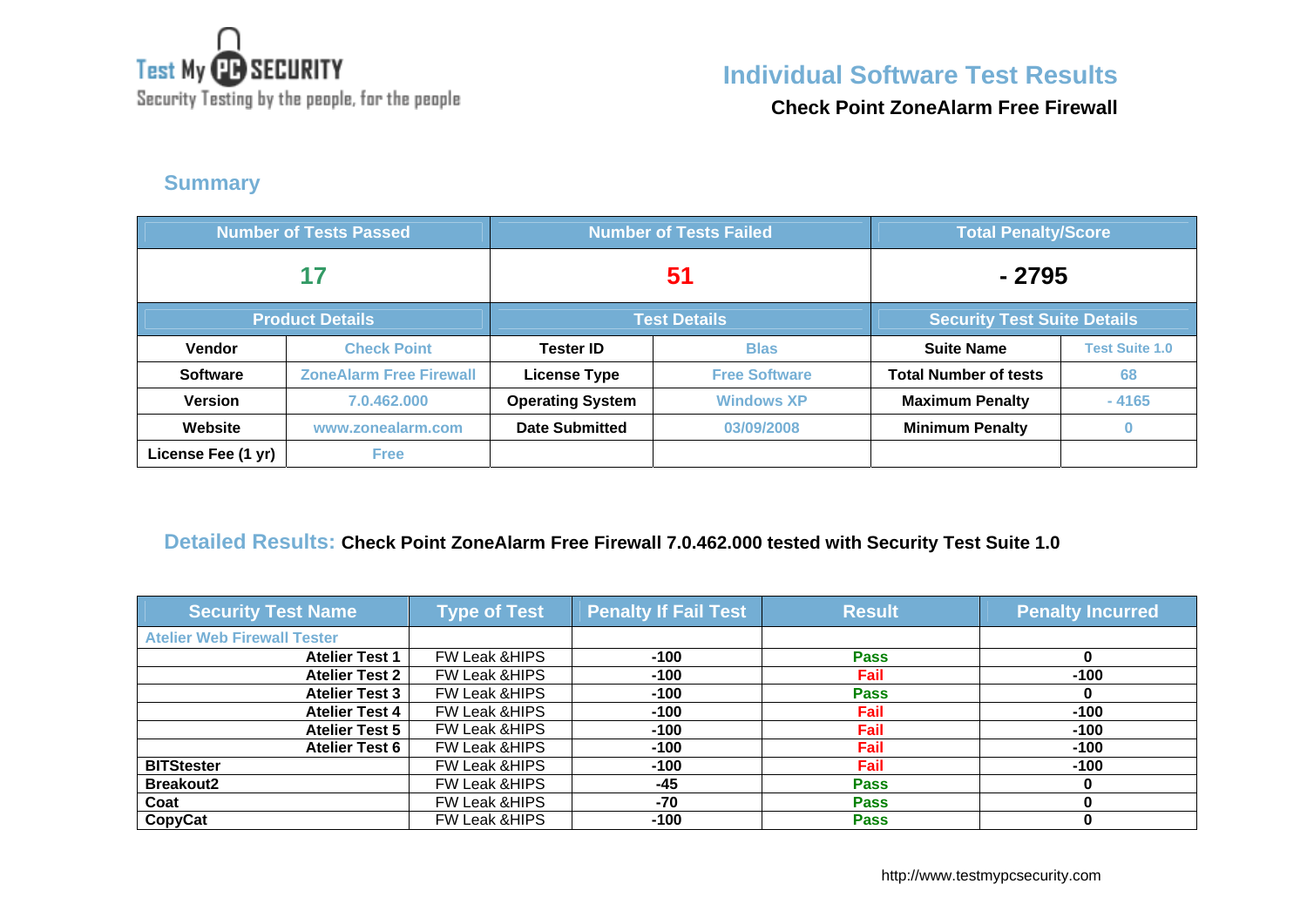

Security Testing by the people, for the people

### **Individual Software Test Results**

### **Check Point ZoneAlarm Free Firewall**

| <b>Security Test Name</b> | <b>Type of Test</b>      | <b>Penalty If Fail Test</b> | <b>Result</b> | <b>Penalty Incurred</b> |
|---------------------------|--------------------------|-----------------------------|---------------|-------------------------|
| <b>CPIL Suite</b>         |                          |                             |               |                         |
| Test 1                    | FW Leak &HIPS            | $-100$                      | Fail          | $-100$                  |
| Test <sub>2</sub>         | FW Leak & HIPS           | $-100$                      | Fail          | $-100$                  |
| Test 3                    | FW Leak & HIPS           | $-100$                      | Fail          | $-100$                  |
| <b>Comodo ICMP</b>        |                          |                             |               |                         |
| <b>ICMP Test 1</b>        | <b>FW Leak Only</b>      | $-100$                      | <b>Pass</b>   | 0                       |
| <b>ICMP Test 2</b>        | FW Leak Only             | $-100$                      | <b>Pass</b>   | $\mathbf 0$             |
| <b>DNStest</b>            | FW Leak Only             | $-45$                       | Fail          | $-45$                   |
| <b>DNStester</b>          | FW Leak Only             | $-45$                       | <b>Pass</b>   | $\mathbf 0$             |
| <b>Delete Volume</b>      | <b>HIPS Only</b>         | $-45$                       | Fail          | $-45$                   |
| <b>FireHole</b>           | FW Leak &HIPS            | $-100$                      | Fail          | $-100$                  |
| <b>FPR</b>                |                          |                             |               |                         |
| and CPIL Test 1           | FW Leak & HIPS           | $-100$                      | Fail          | $-100$                  |
| and CPIL Test 2           | FW Leak & HIPS           | $-100$                      | Fail          | $-100$                  |
| and CPIL Test 3           | FW Leak &HIPS            | $-100$                      | Fail          | $-100$                  |
| and Wallbreaker Test 1    | FW Leak & HIPS           | $-25$                       | Fail          | $-25$                   |
| and Wallbreaker Test 2    | FW Leak &HIPS            | $-25$                       | Fail          | $-25$                   |
| and Wallbreaker Test 3    | FW Leak &HIPS            | $-25$                       | Fail          | $-25$                   |
| and Wallbreaker Test 4    | FW Leak &HIPS            | $-25$                       | Fail          | $-25$                   |
| and PCFlank               | <b>FW Leak &amp;HIPS</b> | $-100$                      | Fail          | $-100$                  |
| Ghost                     | FW Leak &HIPS            | $-50$                       | Fail          | $-50$                   |
| Jumper                    | FW Leak & HIPS           | $-100$                      | Fail          | $-100$                  |
| <b>Keylogtest</b>         | <b>HIPS Only</b>         | $-100$                      | Fail          | $-100$                  |
| KiL                       | <b>HIPS Only</b>         | $-45$                       | Fail          | $-45$                   |
| LeakTest v 1.2            | FW Leak Only             | $-100$                      | <b>Pass</b>   | 0                       |
| Osfwbypass                | FW Leak & HIPS           | $-100$                      | <b>Pass</b>   | 0                       |
| <b>PCFlank</b>            | FW Leak &HIPS            | $-100$                      | <b>Pass</b>   | 0                       |
| Runner                    | FW Leak &HIPS            | $-100$                      | <b>Pass</b>   | $\mathbf 0$             |
| <b>Spycar Suite</b>       |                          |                             |               |                         |
| <b>HKCU Run.exe</b>       | <b>HIPS Only</b>         | $-10$                       | Fail          | $-10$                   |
| <b>HKCU RunOnce.exe</b>   | <b>HIPS Only</b>         | $-10$                       | Fail          | $-10$                   |
| <b>HKCU RunOnceEx.exe</b> | <b>HIPS Only</b>         | $-10$                       | Fail          | $-10$                   |
| <b>HKLM Run.exe</b>       | <b>HIPS Only</b>         | $-10$                       | Fail          | $-10$                   |
| <b>HKLM RunOnce.exe</b>   | <b>HIPS Only</b>         | $-10$                       | Fail          | $-10$                   |
| HKLM_RunOnceEx.exe        | <b>HIPS Only</b>         | $-10$                       | Fail          | $-10$                   |
| IE-HomepageLock.exe       | <b>HIPS Only</b>         | $-10$                       | Fail          | $-10$                   |
| IE-KillAdvancedTab.exe    | <b>HIPS Only</b>         | $-10$                       | Fail          | $-10$                   |